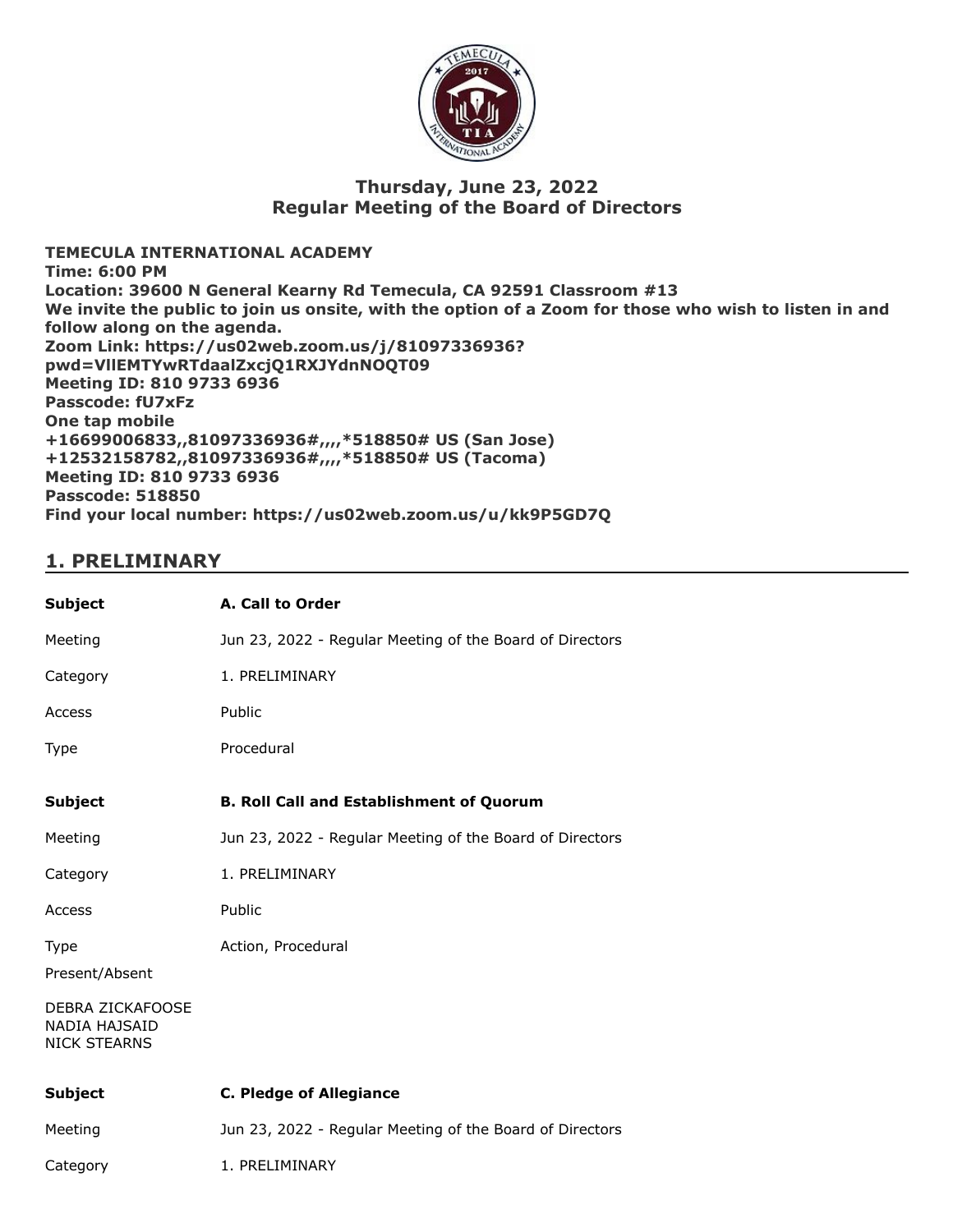| Access             | Public                                                   |
|--------------------|----------------------------------------------------------|
| <b>Type</b>        | Procedural                                               |
| <b>Subject</b>     | D. Approval of Agenda                                    |
| Meeting            | Jun 23, 2022 - Regular Meeting of the Board of Directors |
| Category           | 1. PRELIMINARY                                           |
| Access             | <b>Public</b>                                            |
| <b>Type</b>        | Action                                                   |
| Recommended Action | Motion to Approve Agenda                                 |

## **2. PUBLIC COMMENTS**

| <b>Subject</b>                              | A. Public Comments                                       |
|---------------------------------------------|----------------------------------------------------------|
| Meeting                                     | Jun 23, 2022 - Regular Meeting of the Board of Directors |
| Category                                    | 2. PUBLIC COMMENTS                                       |
| Access                                      | Public                                                   |
| <b>Type</b>                                 | Information                                              |
| INSTRUCTIONS FOR PRESENTATIONS TO THE BOARD |                                                          |

TIA welcomes your participation at TIA Board meetings. The purpose of the meeting of the Board of Directors (Board) is to *conduct the affairs of TIA in public. Your participation ensures continuing community interest in TIA.*

*Comments regarding Open/Closed Session items found on the agenda should be limited to three (3) minutes per speaker, for a total of twenty-one (21) minutes. Unless an item has been placed on the published agenda in accordance with the Brown Act, there shall be no action taken, nor should there be comments on, responses to, or discussion of a topic not on the agenda. Public Comment emails will be presented to the Board of Directors. The Board members may: (1) acknowledge receipt of information/report; (2) refer to staff with no direction as to action or priority; or (3) refer the matter to the next agenda.*

*Personal attacks against TIA employees and/or TIA Board members are inappropriate and not considered by the Board at a public Board Meeting. The Board has a complaint process which should be followed. The Board will not respond to personal attacks against employees or Board members in a public meeting, and cautions members of the public that they will be personally responsible for any remarks made.*

## **3. CONSENT ITEMS**

| <b>Subject</b> | A. Regular Board Meeting Minutes June 9, 2022            |
|----------------|----------------------------------------------------------|
| Meeting        | Jun 23, 2022 - Regular Meeting of the Board of Directors |
| Category       | 3. CONSENT ITEMS                                         |
| Access         | <b>Public</b>                                            |
| <b>Type</b>    |                                                          |

## **4. INFORMATION/DISCUSSION**

#### **Subject A. Principal Report- Presented by Camile Lara**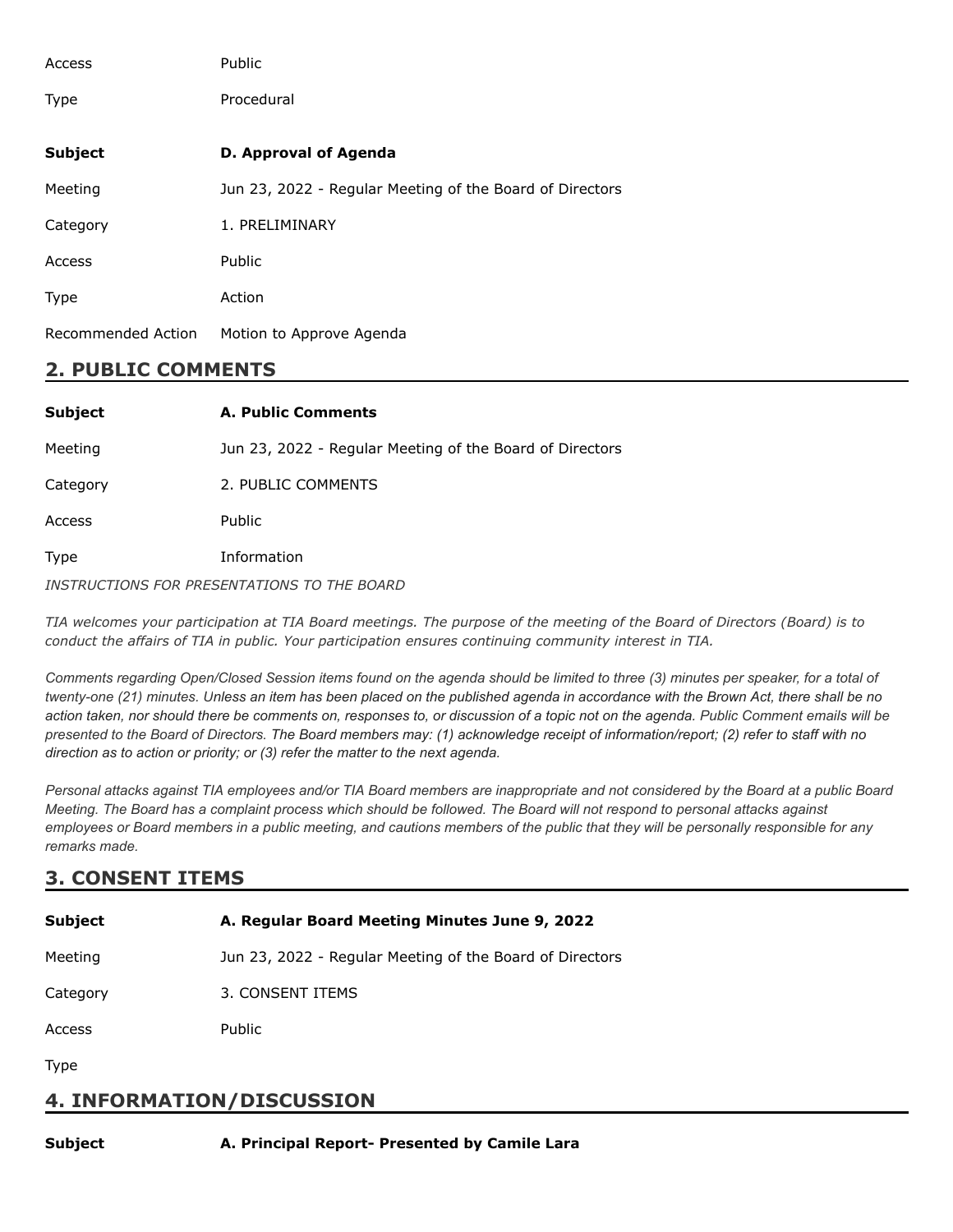| Jun 23, 2022 - Regular Meeting of the Board of Directors            |
|---------------------------------------------------------------------|
| 4. INFORMATION/DISCUSSION                                           |
| Public                                                              |
| Discussion, Information                                             |
|                                                                     |
|                                                                     |
| B. CBO Financial Update & 2022-23 Budget- Presented by David Graves |
| Jun 23, 2022 - Regular Meeting of the Board of Directors            |
| 4. INFORMATION/DISCUSSION                                           |
| Public                                                              |
|                                                                     |

# **5. ACTION ITEMS**

| <b>Subject</b>     | A. Board Officer's Nominations & Elections                                                                            |
|--------------------|-----------------------------------------------------------------------------------------------------------------------|
| Meeting            | Jun 23, 2022 - Regular Meeting of the Board of Directors                                                              |
| Category           | 5. ACTION ITEMS                                                                                                       |
| Access             | Public                                                                                                                |
| <b>Type</b>        | Action                                                                                                                |
| Recommended Action | It is recommended that the board approve the nominations & elections of the Board Officers<br>for 2022-23 school year |
| <b>Subject</b>     | B. Updated Certificated Teacher Salary Schedule for 2022-23                                                           |
| Meeting            | Jun 23, 2022 - Regular Meeting of the Board of Directors                                                              |
| Category           | 5. ACTION ITEMS                                                                                                       |
| Access             | Public                                                                                                                |
| <b>Type</b>        | Action                                                                                                                |
| Recommended Action | It is recommended the Board approve the Action item: Updated Certificated Teacher Salary<br>Schedule for 2022-23      |
|                    |                                                                                                                       |

File Attachments [Certificated Teacher Salary Schedule 2022-23.pdf \(11 KB\)](https://go.boarddocs.com/ca/tia/Board.nsf/files/CFKS3Z70B3BD/$file/Certificated%20Teacher%20Salary%20Schedule%202022-23.pdf)

| <b>Subject</b> | C. Approval of Summer School; July 5, 2022 to July 28, 2022 |
|----------------|-------------------------------------------------------------|
| Meeting        | Jun 23, 2022 - Regular Meeting of the Board of Directors    |
| Category       | 5. ACTION ITEMS                                             |
| Access         | <b>Public</b>                                               |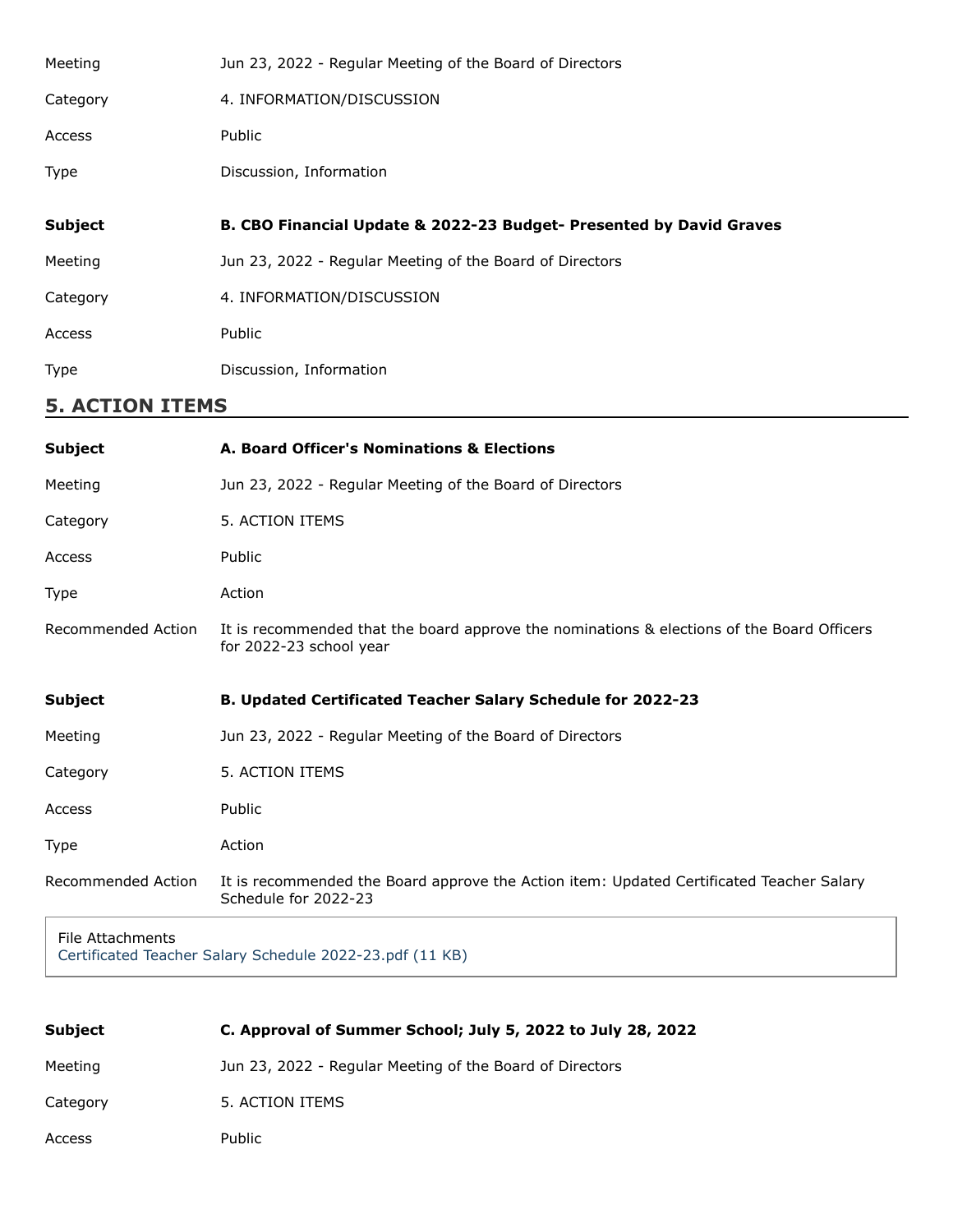| Type               | Action                                                                                                           |
|--------------------|------------------------------------------------------------------------------------------------------------------|
| Recommended Action | It is recommended the Board approve the Action item: Approval of Summer School; July 5,<br>2022 to July 28, 2022 |
| <b>Subject</b>     | D. Approval of Budget for 2022-23                                                                                |
| Meeting            | Jun 23, 2022 - Regular Meeting of the Board of Directors                                                         |
| Category           | 5. ACTION ITEMS                                                                                                  |
| Access             | Public                                                                                                           |
| Type               | Action                                                                                                           |
| Recommended Action | It is recommended the Board approve the Action item: Approval of Budget for 2022-23                              |
| <b>Subject</b>     | E. Great Minds Quote; \$11,202.05                                                                                |
| Meeting            | Jun 23, 2022 - Regular Meeting of the Board of Directors                                                         |
| Category           | 5. ACTION ITEMS                                                                                                  |
| Access             | Public                                                                                                           |
| Type               | Action                                                                                                           |
| Recommended Action | It is recommended the Board approve the Action item: Great Minds Quote; \$11,202.05                              |
|                    |                                                                                                                  |

File Attachments [Great Minds 2022-23 \\$11,202.05.pdf \(543 KB\)](https://go.boarddocs.com/ca/tia/Board.nsf/files/CFKNVM61C9CA/$file/Great%20Minds%202022-23%20%2411%2C202.05.pdf)

| <b>Subject</b>     | <b>F. IXL Quote; \$7,395.00</b>                                            |
|--------------------|----------------------------------------------------------------------------|
| Meeting            | Jun 23, 2022 - Regular Meeting of the Board of Directors                   |
| Category           | 5. ACTION ITEMS                                                            |
| Access             | Public                                                                     |
| <b>Type</b>        | Action                                                                     |
| Recommended Action | It is recommended the Board approve the Action item: IXL Quote; \$7,395.00 |
|                    |                                                                            |

File Attachments [IXL 2022-23 \\$7,395.00.pdf \(73 KB\)](https://go.boarddocs.com/ca/tia/Board.nsf/files/CFKNX76204D1/$file/IXL%202022-23%20%247%2C395.00.pdf)

| <b>Subject</b> | G. Zaner-Bloser G.U.M Quote; \$9,727.16                  |
|----------------|----------------------------------------------------------|
| Meeting        | Jun 23, 2022 - Regular Meeting of the Board of Directors |
| Category       | 5. ACTION ITEMS                                          |
| Access         | <b>Public</b>                                            |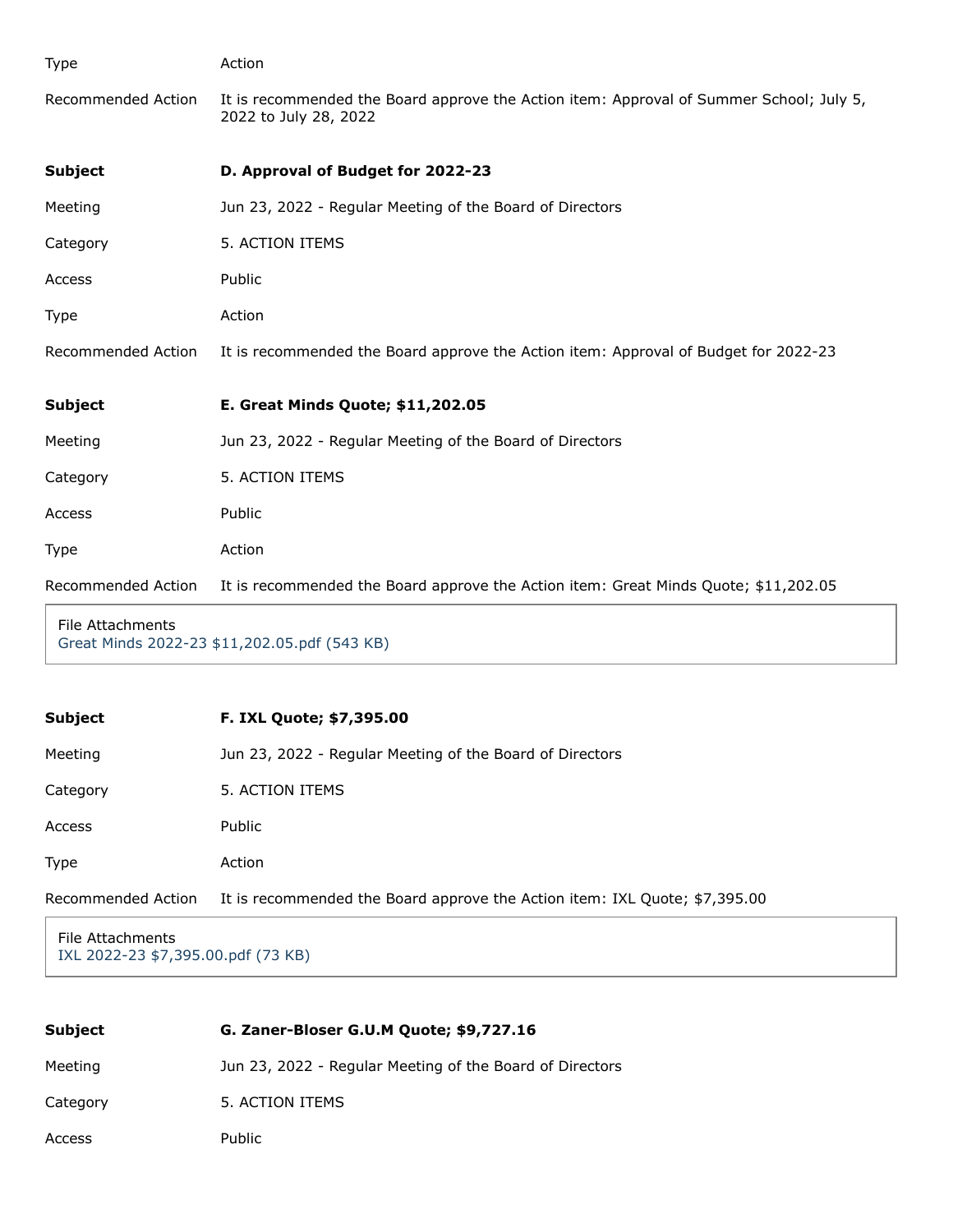#### Type Action

#### Recommended Action It is recommended the Board approve the Action item: Zaner-Bloser G.U.M Quote; \$9,727.16

```
File Attachments
```
[Zaner-Bloser G.U.M. 2022-23 \\$9,727.16.pdf \(804 KB\)](https://go.boarddocs.com/ca/tia/Board.nsf/files/CFKNXP621608/$file/Zaner-Bloser%20G.U.M.%202022-23%20%249%2C727.16.pdf)

| <b>Subject</b>     | H. Middle School Science Materials; \$12,759.20                                                      |
|--------------------|------------------------------------------------------------------------------------------------------|
| Meeting            | Jun 23, 2022 - Regular Meeting of the Board of Directors                                             |
| Category           | 5. ACTION ITEMS                                                                                      |
| Access             | Public                                                                                               |
| Type               | Action                                                                                               |
| Recommended Action | It is recommended the Board approve the Action item: Middle School Science Materials;<br>\$12,759.20 |
|                    |                                                                                                      |

File Attachments [Science Materials Middle School - \\$12,759.20.pdf \(53 KB\)](https://go.boarddocs.com/ca/tia/Board.nsf/files/CFKNY36222F0/$file/Science%20Materials%20Middle%20School%20-%20%2412%2C759.20.pdf) [Elevate Science 2022-23 \\$10,476.71.pdf \(34 KB\)](https://go.boarddocs.com/ca/tia/Board.nsf/files/CFKNY56222F8/$file/Elevate%20Science%202022-23%20%2410%2C476.71.pdf)

| <b>Subject</b>                                            | I. EPA Resolution & Spending Plan                                                   |
|-----------------------------------------------------------|-------------------------------------------------------------------------------------|
| Meeting                                                   | Jun 23, 2022 - Regular Meeting of the Board of Directors                            |
| Category                                                  | 5. ACTION ITEMS                                                                     |
| Access                                                    | Public                                                                              |
| Type                                                      | Action                                                                              |
| Recommended Action                                        | It is recommended the Board approve the Action item: EPA Resolution & Spending Plan |
| <b>Subject</b>                                            | <b>J. Final LCAP 2022-23</b>                                                        |
| Meeting                                                   | Jun 23, 2022 - Regular Meeting of the Board of Directors                            |
| Category                                                  | 5. ACTION ITEMS                                                                     |
| Access                                                    | Public                                                                              |
| Type                                                      | Action                                                                              |
| Recommended Action<br><b>BOP</b><br><b>LCAP Narrative</b> | It is recommended the Board approve the Action item: Final LCAP 2022-23             |

**Subject K. AB 361 Resolution No. 2022-005**